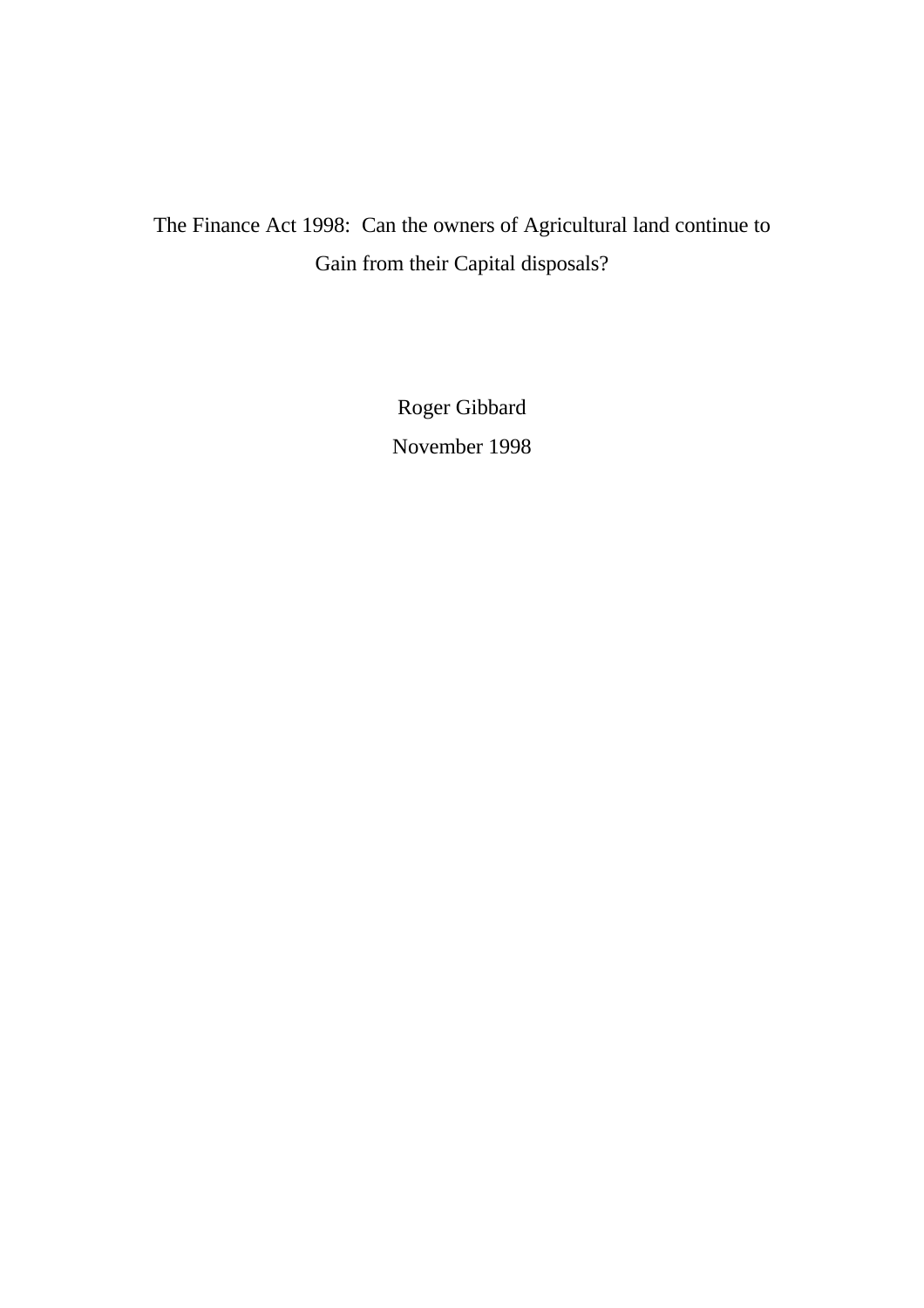## Abstract

This paper seeks to analyse and discuss, from the perspective of the owners of agricultural land, the main changes to the Capital Gains Tax regime introduced in the Budget of March 1998 and contained in the Finance Act 1998. The immediate replacement of indexation with a new Taper relief is examined, along with the phasing out of Retirement relief, and the interaction of Taper relief with Rollover relief.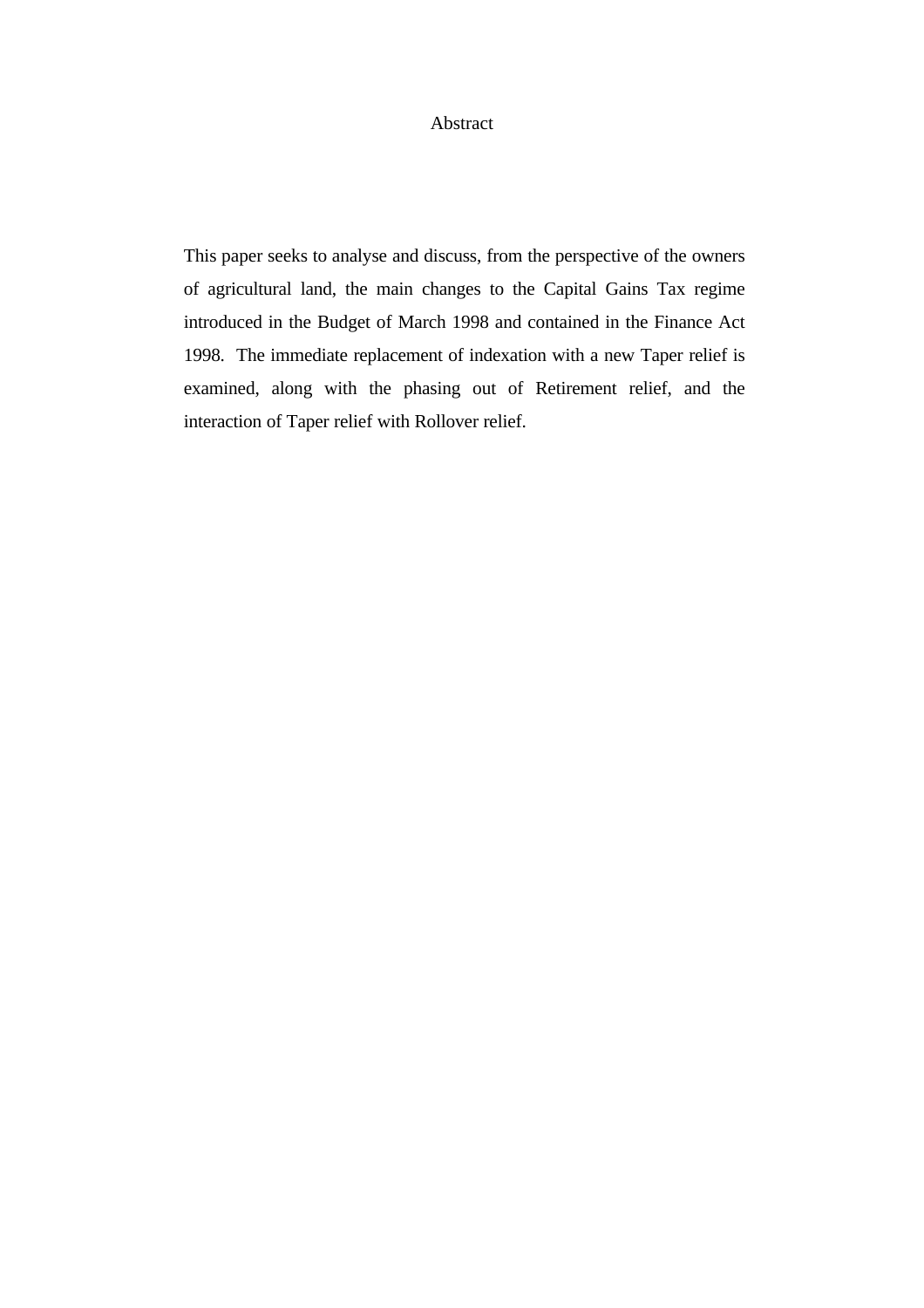# **Introduction**

The Finance Bill 1998 introduced a number of significant changes to the Capital Gains Tax (CGT) regime. This paper assesses the impact of those changes on the owners of property, particularly farmland. Contrary to many peoples' hopes, the new provisions do not simplify the necessary computations involved in calculating liability to CGT. Neither do they reduce the need for taxpayers to keep detailed records of all capital ransactions. It should be noted as well that the 1998 changes do not affect Companies, who continue to be subject to the CGT rules in place in March 1998, so for this year at least, there are effectively two capital gains tax regimes.

The Finance Act 1998 introduced three substantial reforms to the CGT system:

- 1. The indexation allowance is effectively frozen. Indexation was the mechanism for eliminating inflationary gains from the date of acquisition (or date of enhancement in the case of subsequent expenditure on an asset) to the date of disposal. Only expenditure prior to 1st April 1998 now qualifies for indexation relief, and indexation allowances on expenditure run up to April 1998 and no further.
- 2. With effect from 1999/2000 the relief available on the disposal of business assets on retirement will be phased out, to be abolished completely for the tax year 2003/04. 'Retirement relief' has been of enormous benefit to farmers, who, as predominantly small businesses, have generally fallen within the 100% threshold on retirement and have thereby often escaped CGT altogether.
- 3. As a measure to mitigate the loss of retirement relief, and the freezing of indexation, a new Taper Relief is being phased in. In outline, this relief will operate to reduce the size of the gain, on a sliding scale increasing with the length of ownership of the asset. It is necessary to review the rules relating to Taper relief in more detail as a precursor to examining its effect in practice. This paper will confine itself largely to business assets. For non-business assets, including let property, lower rates of relief, and a longer qualifying period, operate.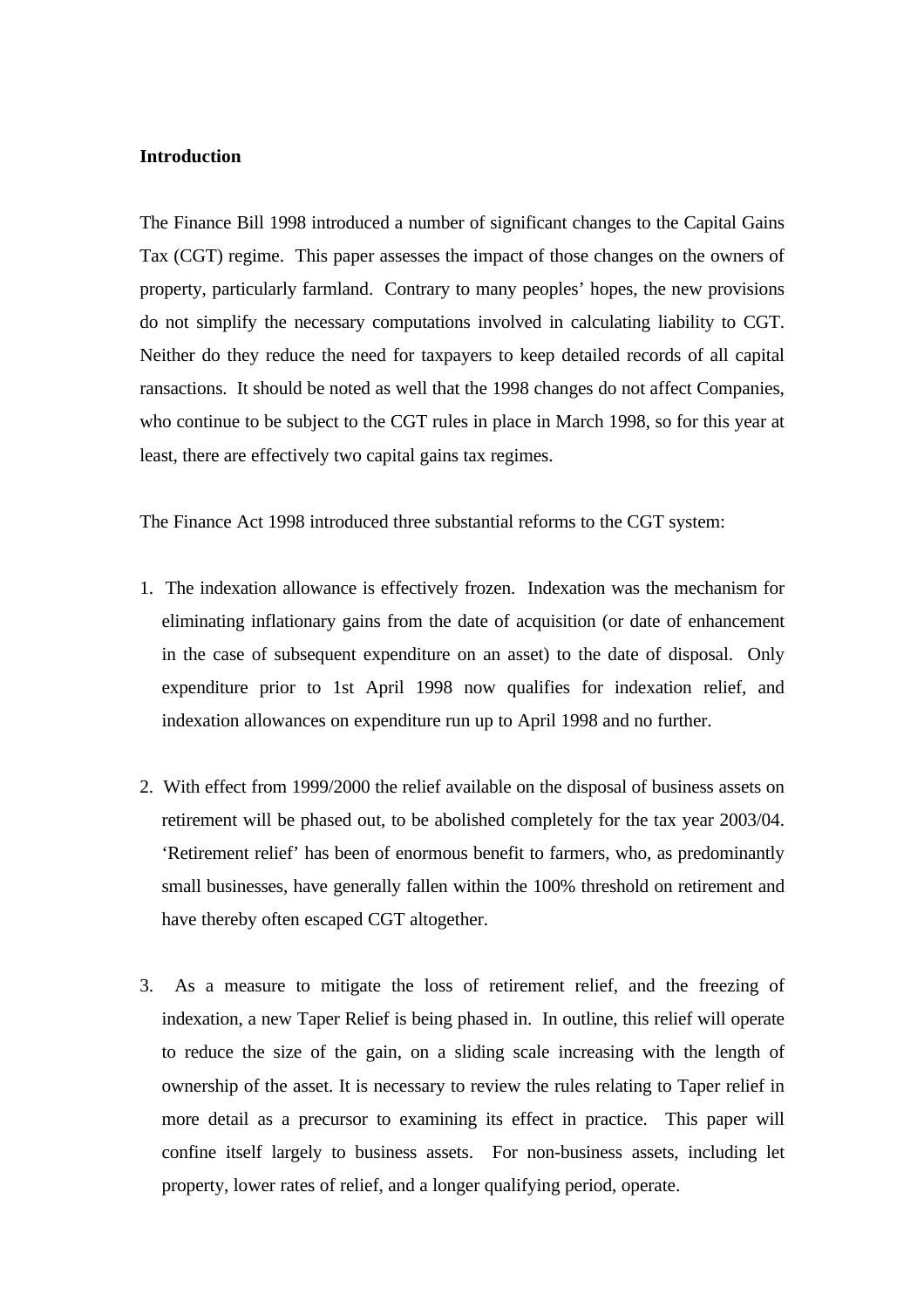The interplay between these measures over the next few years, and the extent to which they interact with other remaining CGT reliefs, notably rollover (the replacement of business asset) and loss relief requires further analysis.

# **Taper Relief**

Taper relief operates by reducing the amount of the gain on which tax is charged, by reference to the number of years the asset has been held. Only complete years of ownership qualify, and no reference to the tax year is relevant in this calculation. For an asset already owned on 6/4/98, only complete years from that date count, although a 'bonus year' is added to the length of ownership where an asset is owned prior to 17th March 1998.

So for example, if an asset was acquired in February 1998, and disposed of in May 1998, one year's taper relief would be forthcoming (i.e. the 'bonus year'). The asset would need to be retained until 6th April 1999 before gaining a further year's relief. An asset bought on 17th November 1998 would need to be kept until 17th November 1999 before accruing one year's taper relief. Periods of ownership by one spouse will count towards the relief claimed by the other spouse if the asset is transferred between them.

(note: Sharing the ownership of land between husband and wife is an attractive way of mitigating CGT for farmers, where spouses are often business partners- and can effectively double many of the reliefs that have been available on disposal).

The relief is applied as a straight percentage to the total gain, but can be regarded as reducing the top rate at which CGT is applied (assuming the taxpayer is already in the 40% band) See Table 1., and Example 1.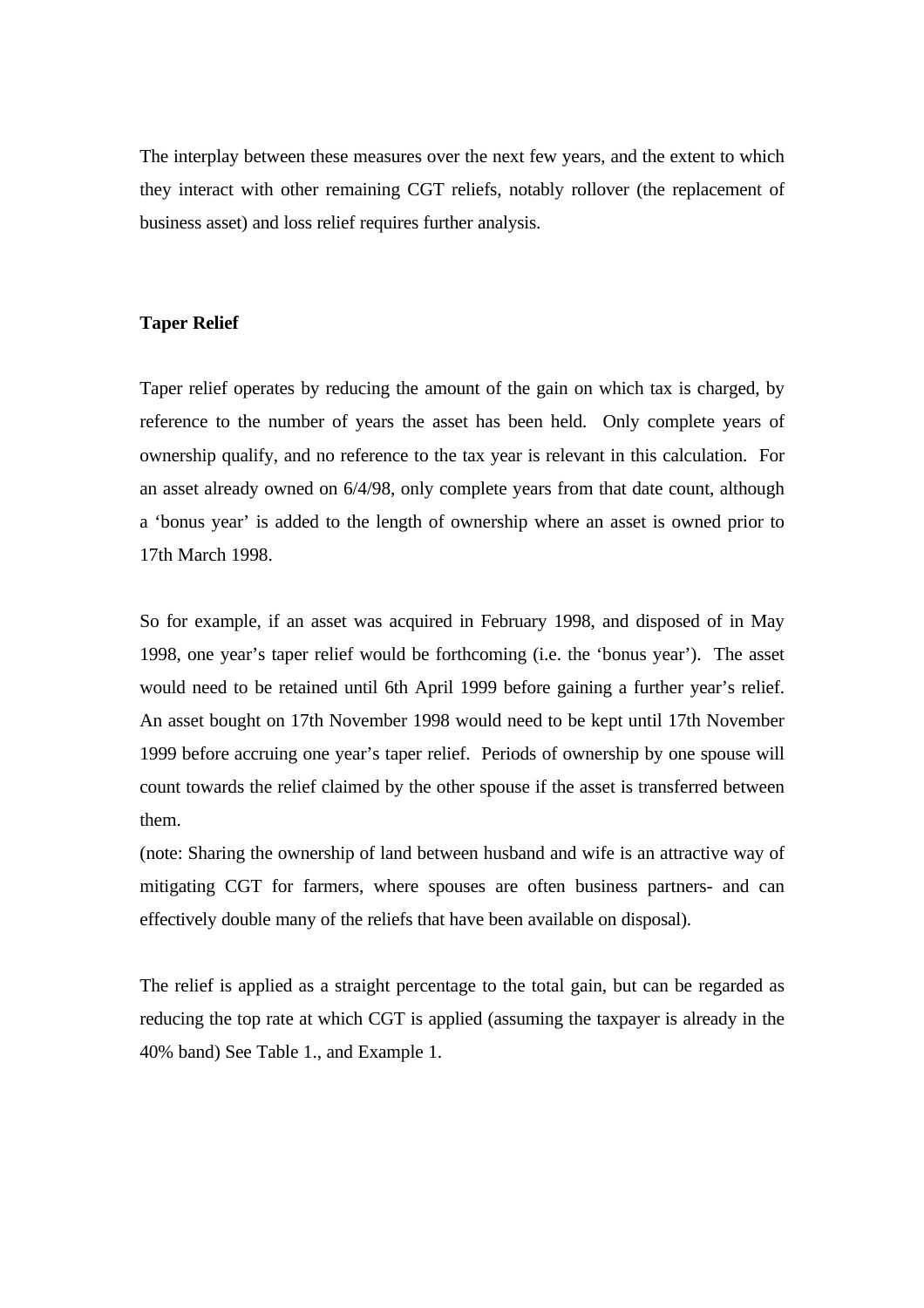| Complete years after | Taper relief %  | Effective  |
|----------------------|-----------------|------------|
| 5.4.98               |                 | Tax rate % |
|                      | $7\frac{1}{2}$  | 37         |
| 2                    | 15              | 34         |
| 3                    | $22\frac{1}{2}$ | 31         |
|                      | 30              | 28         |
| 5                    | $37\frac{1}{2}$ | 25         |
| 6                    | 45              | 22         |
|                      | $52\frac{1}{2}$ | 19         |
| 8                    | 60              | 16         |
| q                    | $67\frac{1}{2}$ | 13         |
| 10                   | 75              |            |

Table 1. Taper Relief (Business Assets)

Clearly, whilst Indexation allowance enabled the whole of a gain to be relieved (where it was wholly due to inflation), tapering will not be so generous, allowing only a maximum of 75% of gains (however accrued) to be relieved. Taper relief will increase the longer an asset is owned thereby achieving the government's aim of encouraging longer-term investment. As land, and farms in particular, tend to be held for relatively long periods of time, in practise the higher rates of taper relief will usually apply.

# Example 1

Farmland was purchased in September 1991 for £300,000, and subsequently sold in June 2004 for £700,000.

| $CGT$ at $40\%$                    | £ $64,144$ | (ie 19% effective on £337,600) |
|------------------------------------|------------|--------------------------------|
| chargeable gain                    | £160,360   |                                |
| $6 + 1$ years = 52½%               | £177,240   |                                |
| Less, Taper relief                 |            |                                |
| Gain                               | £337,600   |                                |
| say, $20.8\%$ (of £300,000)        | £ 62,400   |                                |
| Less, indexation, Sept91 to Apr98, |            |                                |
|                                    | £400,000   |                                |
| Cost                               | £300,000   |                                |
| Proceeds                           | £700,000   |                                |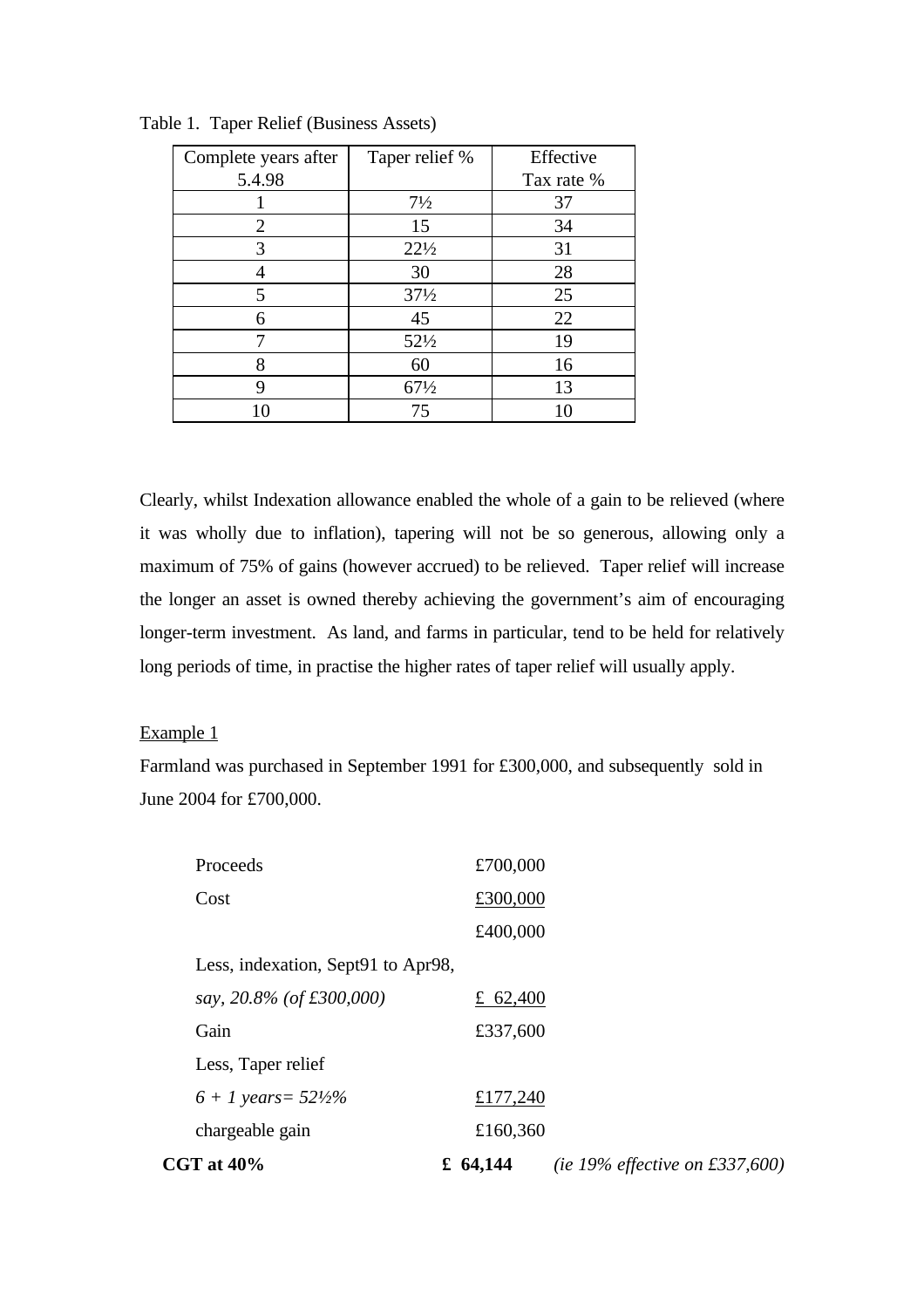An additional feature of taper relief is that it will be progressively more beneficial than indexation the higher the rate of growth of an asset's value is above the rate of inflation. As a consequence, the relative benefit of taper over indexation increases the longer an asset is held, as long as real gains are made. This is so despite the taper being limited to 10 years, and applies to both business and non-business assets. This can be shown mathematically using a simple model, see Example 2.

#### Example 2

An asset, purchased for £100, grows in value at 5% per annum whilst the retail prices index (the base for indexation) is projected at 2½% pa. In this example, it will however take five years before taper relief fully compensates for the loss in indexation for a business asset , eight years for a non-business asset. The business asset will see a fall in effective tax rates from year 6-10, then increases from year 10 onwards.

This has implications for the owners of agricultural land, which as an asset is generally held for long periods, and which historically has enjoyed increases in value in excess of inflation (when held over long periods). Clearly, as long as inflation remains below the taper, both the owners of inhand and let agricultural land (the latter being veiwed as owning non-business assets) will benefit under the new system relative to indexation under the old.

A number of other agriculture-related scenarios can be identified where the new regime will offer substantial benefits to the taxpayer:

1. Where a tenant farmer takes a surrender payment for his lease. Because his base value will be nil, indexation was of no benefit and CGT was payable on the full proceeds. Taper relief however, will now apply to reduce the gain. Similarly, where a tenant acquires the freehold to his farm and subsequently disposes of the vacant possession, the full gain will be relieved and the taxpayer should also be credited with the period when he was tenant, as during this time he held an 'interest' in the property.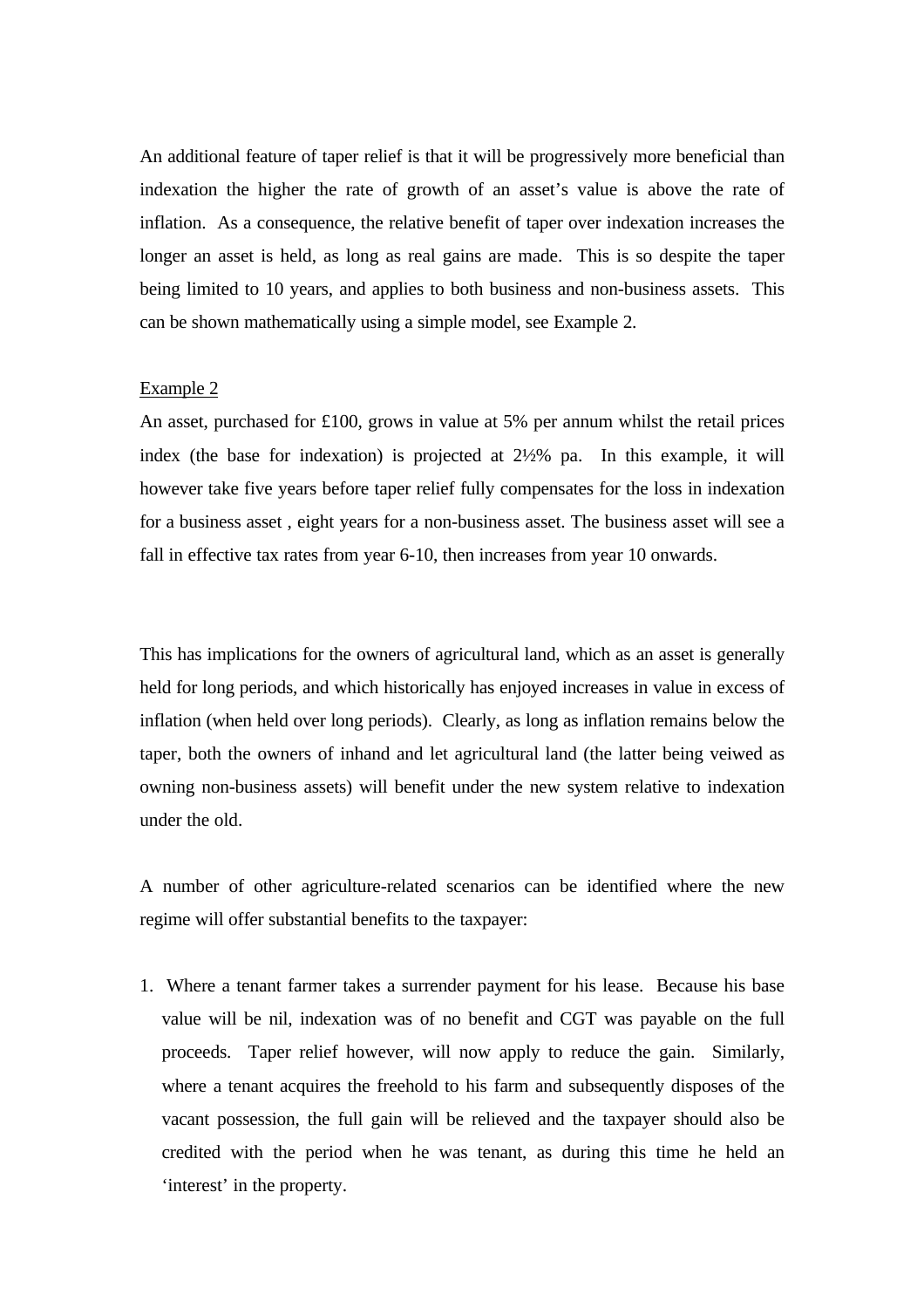- 2. Similarly, Milk Quota allocated in 1984 will have a nil base value, and hence could not benefit from indexation allowance. Taper relief will be available against any gain on disposal, presumably subject to the quota satisfying the definition of business asset, i.e. not leased-out quota.
- 3. Sales of development land which was acquired at a low base value (agricultural value). Indexation was only available against the acquisition cost, whereas taper relief will be allowed against the full amount of the gain, giving rise to a substantially greater relief. So farmland bought at say £1,500 per acre, held over ten years, and sold for £ 250,000 per acre will benefit from 75% taper relief on the gain, whereas indexation would only have amounted to say 25% on the original cost, substantially mitigating the liability to CGT.

# **Tapered Losses**

For the purpose of calculating chargeable gains, the proceeds of all asset disposals taking place in the tax year are aggregated. The basic rule for capital losses is that any losses suffered on individual disposals are deducted from aggregate gains to arrive at net gains (or losses). CGT rules allow any balance of losses in any tax year to be carried forward to set against subsequent years' net gains. One complication of taper relief that has arisen is therefore how to deal with losses.

Under the taper regime, all losses, whether carried forward or arising in the same tax year, must be deducted from chargeable gains before applying the taper. Effectively this means that losses are similarly tapered to gains, thereby reducing the benefit of loss relief to the taxpayer. In mitigation, the Revenue will allow the losses to be deducted from the gains attracting the lowest rate of taper relief, thereby maximising the benefit to the taxpayer. In practice this means that losses will have to be allocated to specific gains ordered according to the percentage of gain chargeable to give rise to the greatest reduction in tax payable.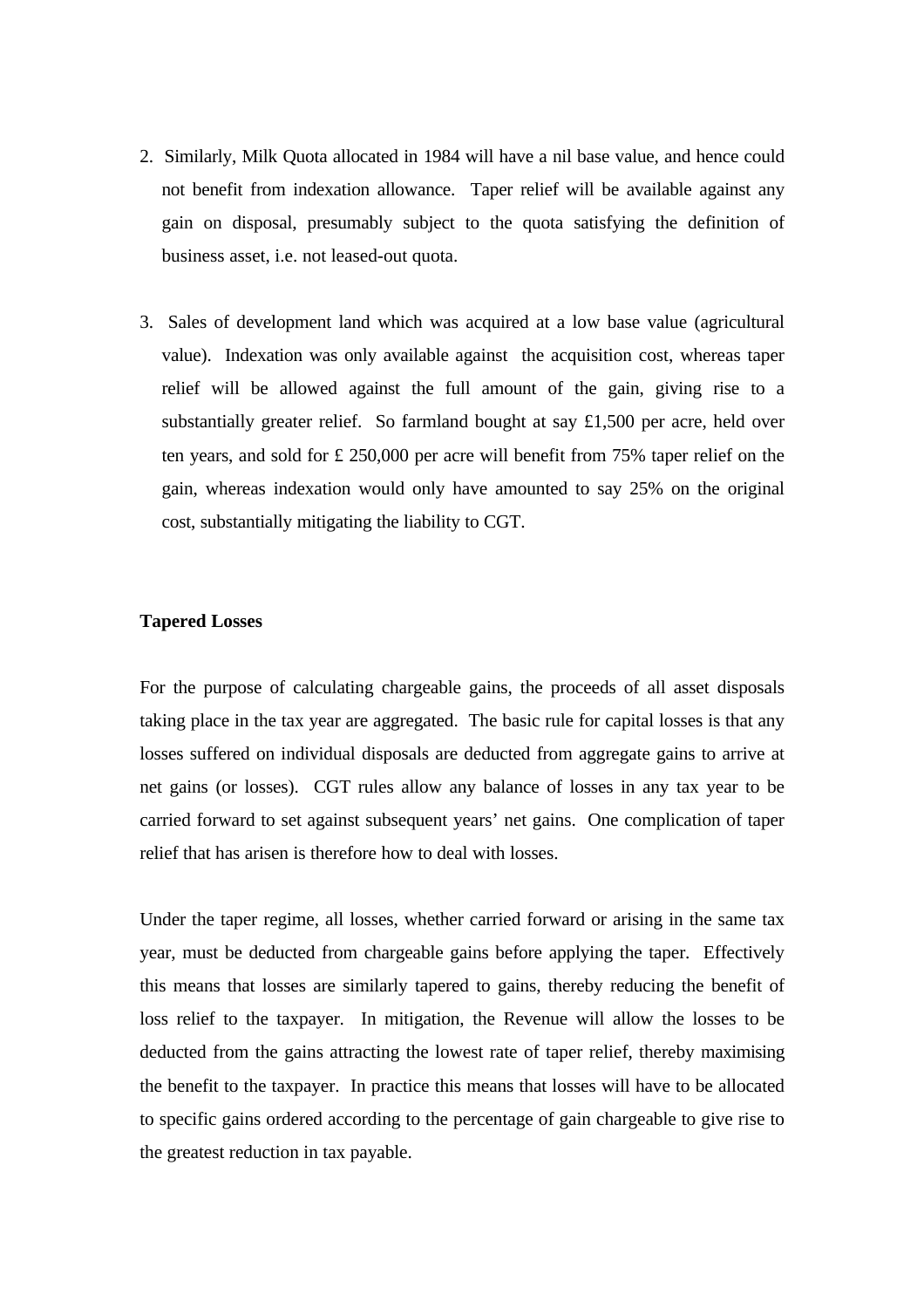The scenario of falling land values raises the question of crystallising the indexation allowance while there are still sufficient gains to set against, remembering that indexation cannot be used to create a capital loss. One way of doing this while still retaining the land within the farming family would be to gift it to another member of the family and claim holdover relief on any outstanding element of gain.

# **Example 3**

Farmland was bought in April 1986 for £200,000 and is currently worth £400,000. If it was sold now it would attract an indexation allowance of 50%. However, the value of land is now falling, and when the farm is finally sold in April 2003, it only realises £250,000.

If the land was sold now, CGT payable would be:

|     | CGT @ 40%                    |             | £ 37,000 |
|-----|------------------------------|-------------|----------|
|     | Chargeable gain              | £ $92,500$  |          |
|     | less, 1 yr Taper             | 7,500<br>£  |          |
|     | less, indexation, say $50\%$ | £ $100,000$ |          |
|     | Gain                         | £ 200,000   |          |
|     | Cost                         | £ 200,000   |          |
| (a) | Proceeds                     | £400,000    |          |

The full benefit of indexation is achievable, but there is a large tax bill to meet out of the sale proceeds. However, if the sale was delayed until, say, April 2003, because of falling land values the tax bill can be eliminated, but only part of the indexation allowance can be used:

|     | <b>CGT</b> due              |            | nil                               |
|-----|-----------------------------|------------|-----------------------------------|
|     |                             |            | as no gains to offset)            |
|     | less, indexation limited to | £ $50,000$ | (further $£50,000$ cannot be used |
|     | Gain                        | £ $50,000$ |                                   |
|     | Cost                        | £ 200,000  |                                   |
| (b) | Proceeds                    | £ 250,000  |                                   |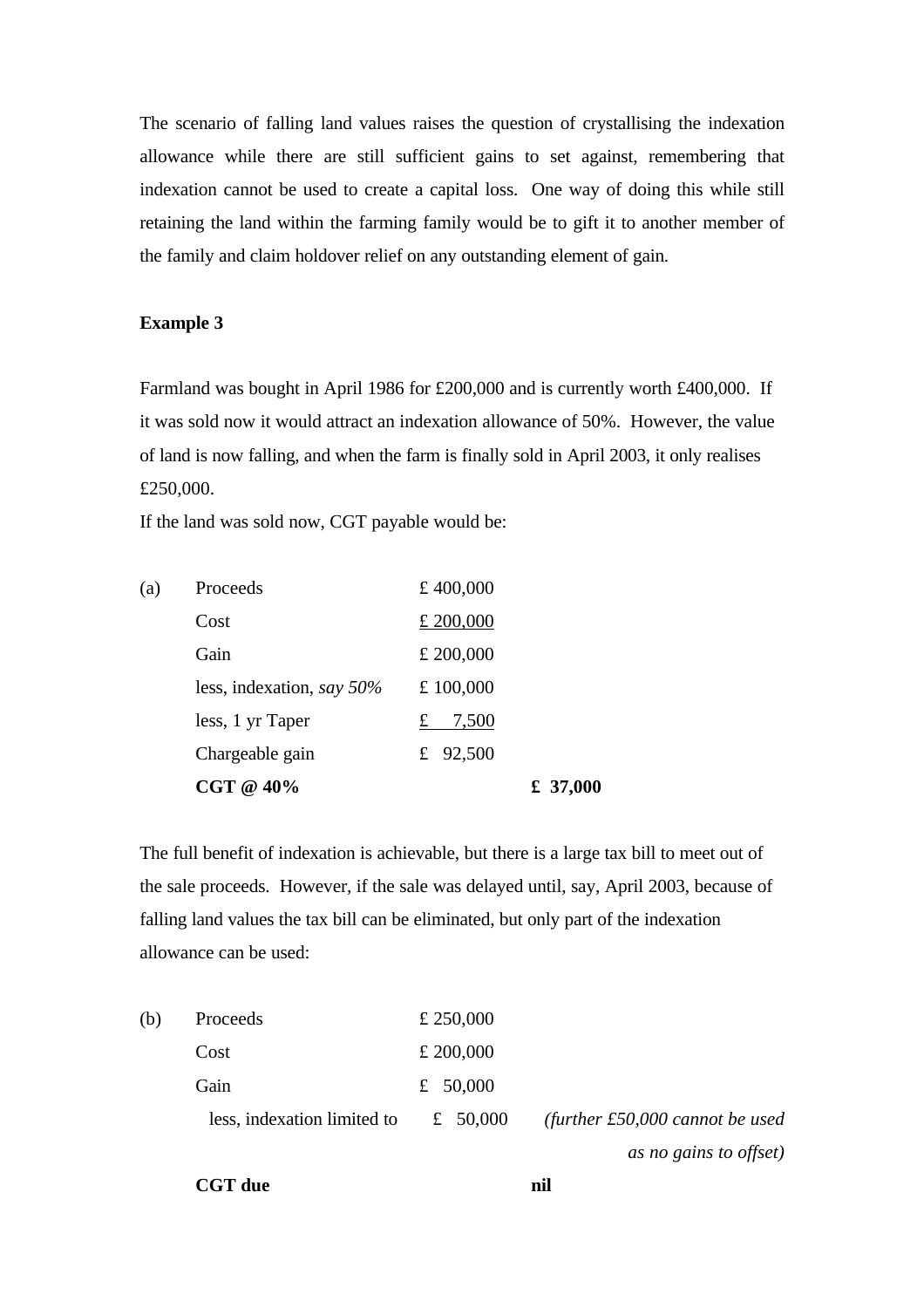However, by transferring the property to a family member at today's value, and claiming holdover relief on the hypothetical gain arising, the indexation allowance can be crystallised and CGT eliminated from the subsequent sale:

| Loss                           | £ $57,500$ |
|--------------------------------|------------|
| Sale in 2003, proceeds         | £ 250,000  |
| Son's, deemed acquisition cost | £ 307,500  |
| Holdover claimed               | £ $92,500$ |
| Transfer to son, at MV         | £ 400,000  |

So no tax arises, and moreover, a capital loss has been made which can be used to offset any other gains in the year, or carried forward.

# **Enhancement and identification**

Under the pre-taper rules, any expenditure on improvement was subject to indexation from the date of the expenditure, and gained relief in the same way as acquisition cost. For the purposes of indexation the gain is effectively apportioned between original cost and subsequent expenditure. A more liberal treatment of enhancement expenditure exists under taper relief, in that the timing of subsequent improvement of an asset is ignored: the whole gain is related back to the acquisition date and no apportionment of the gain is undertaken.

In the same way, and with particular relevance to farmland, the careful lotting or parcelling of sales and purchases can yield tax advantages to the prudent taxpayer, see Example 4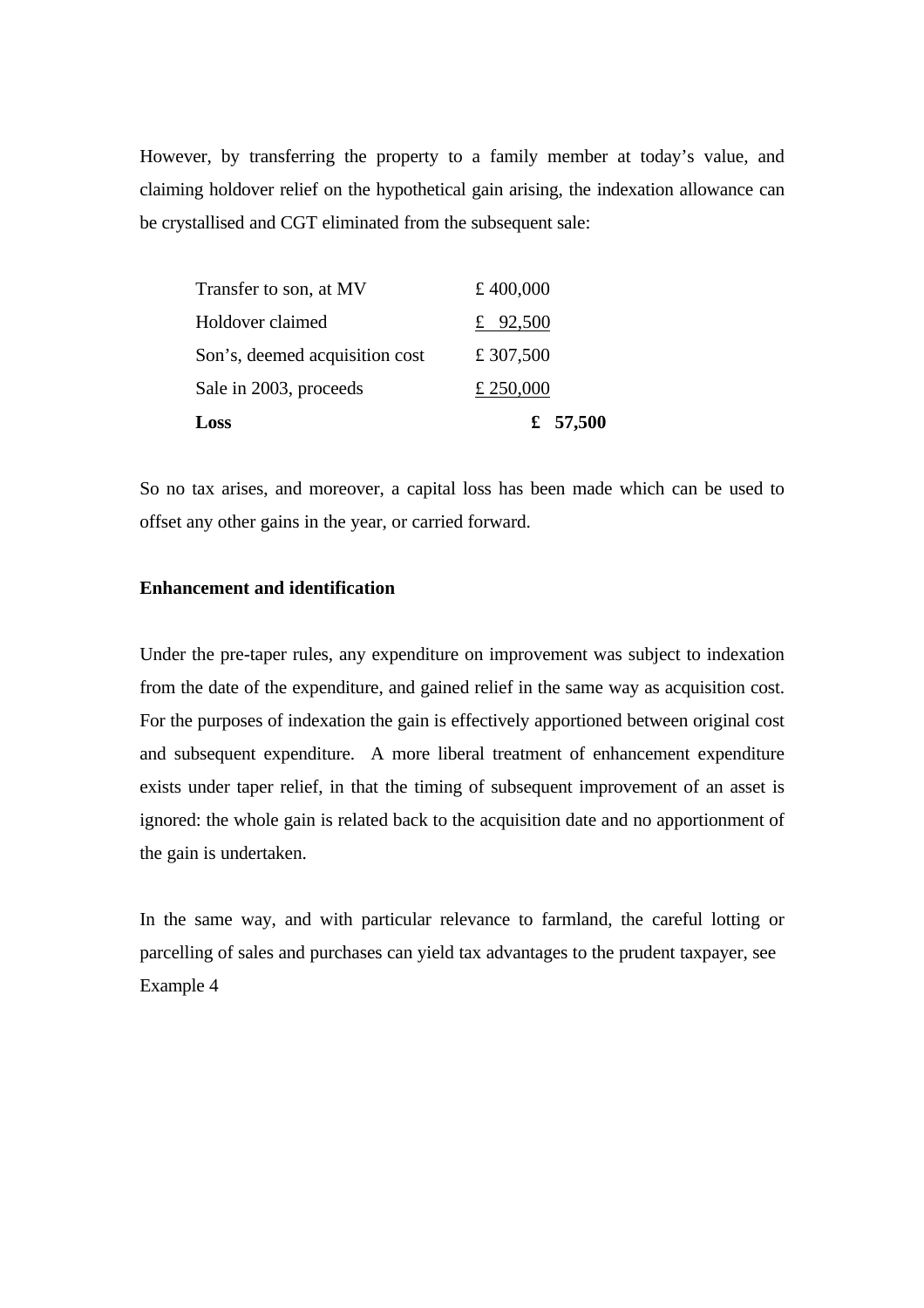# **Example 4**

500 acres of farmland are bought in April 1998 at £1000 per acre. A further 50 acres are bought and added to the farm in April 2002. The whole farm is sold in April 2004. Throughout this period, land prices have been increasing at 5% pa.

If the assets were treated as separate the calculation of tax due would be:

| Sale proceeds on 500 acres $\pm 670,048$ (500,000 x 1.05 <sup>6</sup> ) |                                 |                                                |
|-------------------------------------------------------------------------|---------------------------------|------------------------------------------------|
| Cost                                                                    | £ 500,000                       |                                                |
| Gain                                                                    | £170,048                        |                                                |
| Taper relief 45%                                                        |                                 | <u>£ 76,522</u> (6 years $@7\frac{1}{2}\%$ )   |
| Chargeable Gain                                                         | £ $93,526$                      |                                                |
| CGT @ 40%                                                               |                                 | £ 37,410                                       |
|                                                                         |                                 |                                                |
| Sale proceeds on 50 acres                                               |                                 | £ 67,005 $(50,000 \times 1.05^6)$              |
| Cost                                                                    |                                 | $\pm$ 60,775 (50 x £1000 x 1.05 <sup>4</sup> ) |
| Gain                                                                    | £<br>6,230                      |                                                |
| Taper relief 15%                                                        | $\underline{\mathbf{f}}$<br>934 | (2years $@7\frac{1}{2}\%$ )                    |
| Chargeable Gain                                                         | $\mathbf f$                     | 5,296                                          |
| CGT @ 40%                                                               | f                               | 2,118                                          |
| Total tax due                                                           |                                 | £ 39,528                                       |
|                                                                         |                                 |                                                |

However, by treating the additional purchase as a merger, the gain can be allocated to the whole period of ownership, and taper relief claimed accordingly:

| CGT @ 40%                                                          |            | £ 38,780   |
|--------------------------------------------------------------------|------------|------------|
| Chargeable Gain                                                    |            | £ $96,951$ |
| Taper relief 45%                                                   | £ $79,324$ |            |
| Gain                                                               | £176,275   |            |
| Cost                                                               | £ 560,775  |            |
| Sale proceeds on 550 acres $\pm 737,050$ $(550,000 \times 1.05^6)$ |            |            |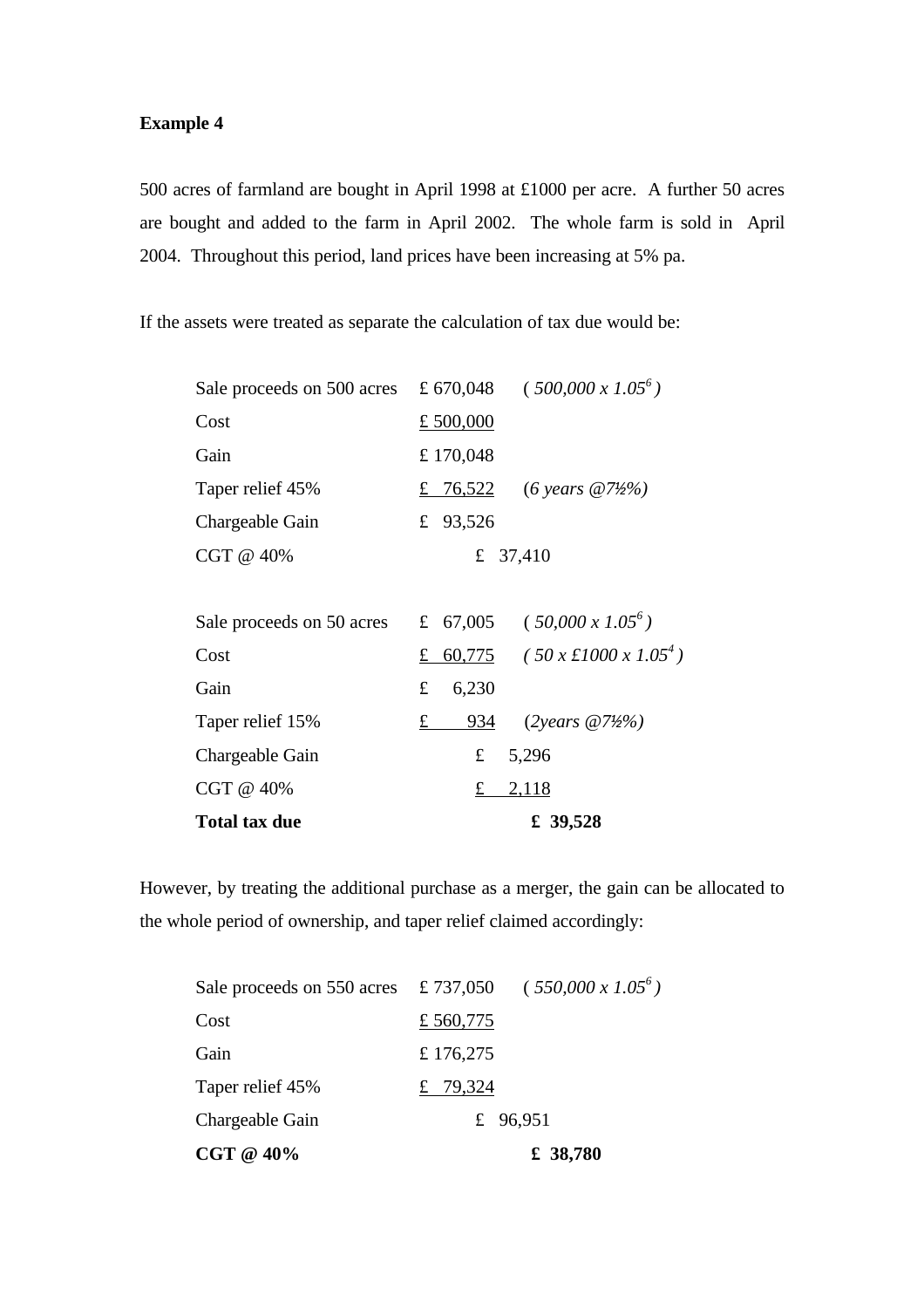Thus achieving a modest saving of £ 748 in tax.

If, instead of increasing, the price of farmland falls by 5% pa from 2002, see Example 5, the taxpayer may be better off by selling the land under separate contracts, thereby preserving the taper on the 500 acres and creating a capital loss on the 50 acres. This would only be to his advantage if the two contracts could be staged to fall in different tax years, and if there were other gains at lower taper rates at which to offset the loss. Otherwise the loss would have to be set against the 500 acre gain and the tax effect would be zero.

# **Example 5**

| Sale proceeds 500 acres | £ 551,250  |
|-------------------------|------------|
| Cost                    | £ 500,000  |
| Gain                    | £ $51,250$ |
| Taper relief $@$ 45%    | £ 23,062   |
| Chargeable Gain         | £ 28,188   |
| CGT @ 40%               | £ $11,275$ |
|                         |            |
| Sale proceeds 50 acres  | £ 55,125   |
| Cost                    | £ $60,775$ |
| Loss                    | (E 5,650)  |

If the farm were sold as a single asset, the CGT payable would have been £ 10,032.

| Sale proceeds 550 acres | £ 606,375 $(50,000 \times 1.05^{4} \times 1.1, 1.05^{2})$ |
|-------------------------|-----------------------------------------------------------|
| Cost                    | £ 560,775 $(500,000 + 50,000 \times 1.05^4)$              |
| Gain                    | 45,600<br>f                                               |
| Taper, 45%              | 20,520                                                    |
| Chargeable gain         | 25,080<br>£                                               |
| CGT @40%                | 10,032                                                    |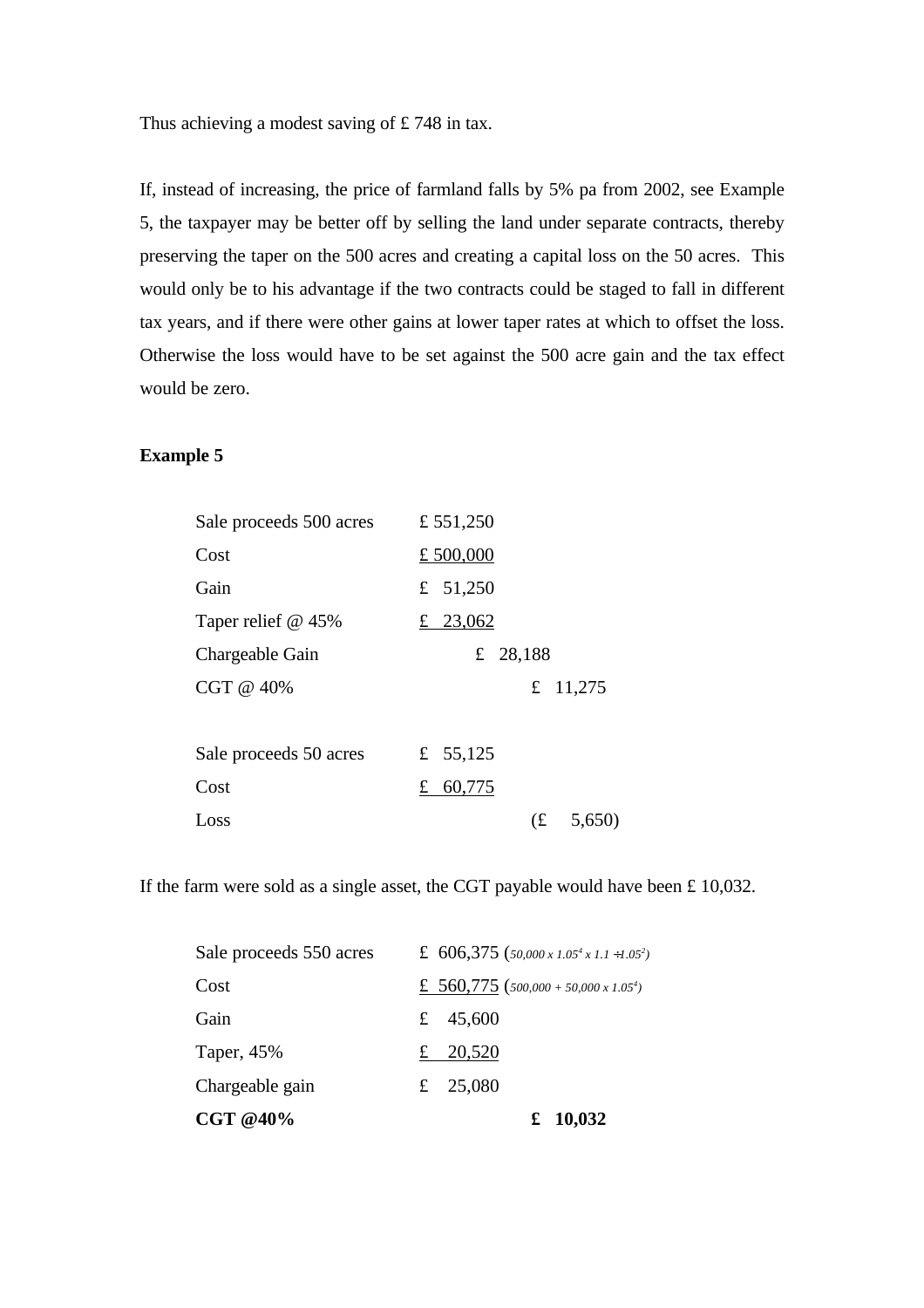If, in our example above, the taxpayer had no other more beneficial gains available, he would still have the option of offsetting the loss  $(E 5,650)$  against the 500 acre gain (£51,250). It would then be tapered at 45% and would reduce the gain of  $£ 11,275$ back to £ 10,032, thereby preserving a neutral tax effect.

| Gain on 500 acres      |   | £ $51,250$ |   |                     |  |
|------------------------|---|------------|---|---------------------|--|
| Less, loss on 50 acres | £ | 5,650      |   |                     |  |
| Net Gains              | £ | 45,600     |   |                     |  |
| Taper relief $@$ 45%   | £ | 20,520     |   |                     |  |
| Ch. Gain               |   | £ 25,080   |   |                     |  |
| CGT @40%               |   |            | £ | $10,032$ as before. |  |

The general rule, contained in paragraph 14 of Section 20 of the Finance Act 1998 is that where two or more assets have 'merged' any subsequent taper relief applied on a disposal is related to the ownership of the original asset. The principle applies equally to improvement expenditure which enhances the capital value of an asset, and to the enhancement of value by physically or legally dividing what was once a single asset. Instances of where the principle will be of particular advantage are:

- part disposals with planning permission for development, where the gain relates to the permission, but the taper relief relates to the whole period of ownership;
- Conversion of large residential properties into apartments, and their subsequent disposal;
- farm tenants acquiring the freehold interests of their landlords.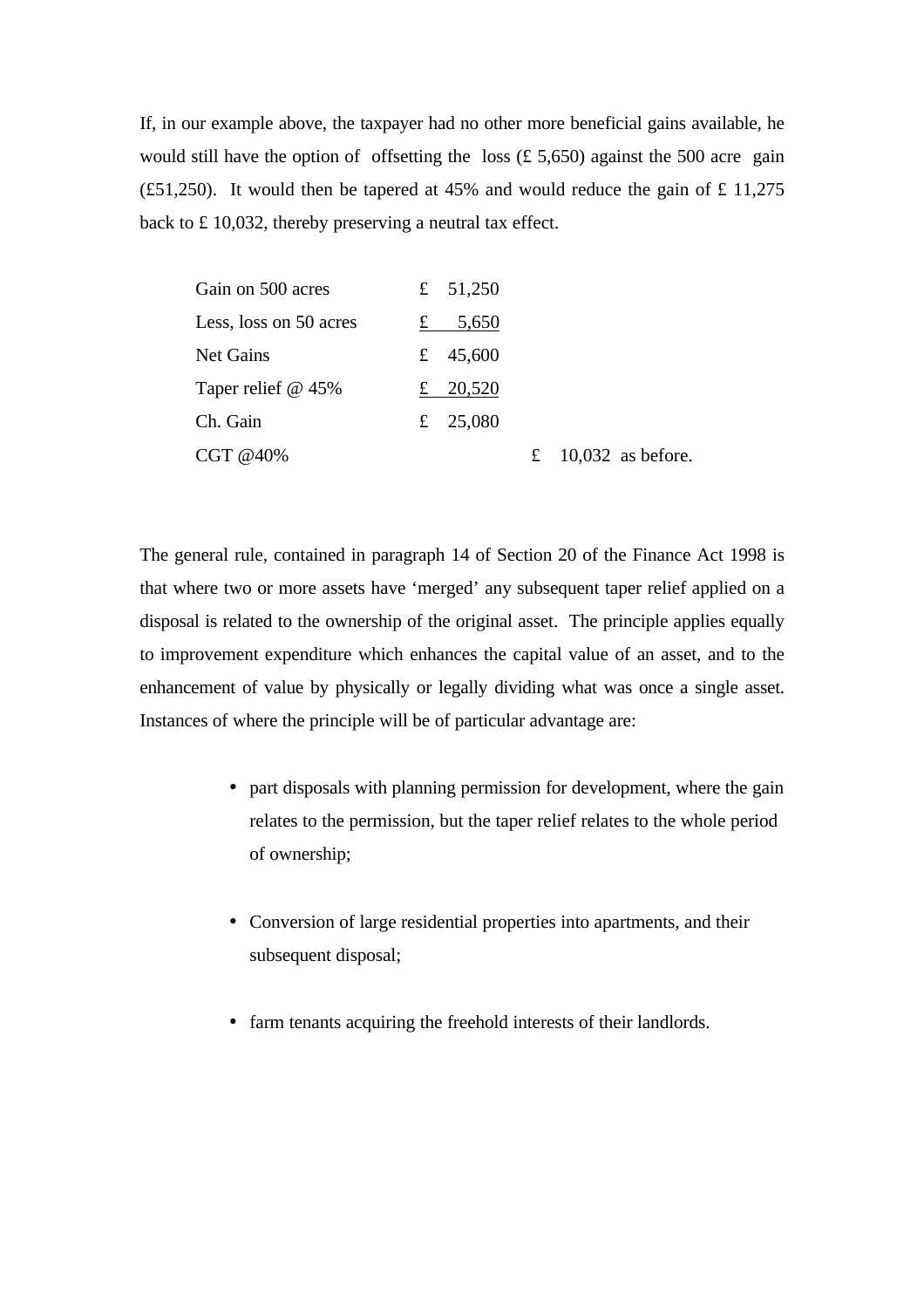### **Taper Relief and Roll-Over Relief**

Roll-over relief has been, and continues to be, of enormous benefit to farmers, notably (but by no means exclusively) allowing for the sale proceeds from the disposal of parcels of development land to be reinvested in additional farmland, and thereby deferring the taxation of any gain arising on the development (or other) sale. Expressed simply, the relief operates by reducing the acquisition cost of the new asset by the amount of the gain arising on the disposal (or part-disposal) of the old.

The interaction with Taper relief produces some complications which need to be examined. Two important points arise. Firstly the rolled-over gain is not reduced by taper relief, so the bonus year will be lost. Secondly, when the replacement asset is itself disposed of, taper relief will only be related to the length of ownership of the new asset (in stark contrast to the merger of assets discussed above). The taxpayer needs to consider whether it is prudent to forego the taper relief attaching to the old asset. If the new asset is going to be held for at least ten years it would probably be better to claim roll-over relief. It can be shown mathematically that as long as the replacement asset is held for longer than the old asset then claiming roll-over relief is beneficial. Similarly, if the replacement asset is held for a shorter period than the old asset it would be better not to claim roll-over. However, as the claim must be made within three years from the date of disposal of the old asset, the taxpayer has to make some prediction at that point as to the likely length of ownership of the new asset, and he is not always in the position of being able to make a truly objective decision.

#### **Example 6**

A farm is bought for £300,000 and sold after 5 years for £700,000. A replacement farm is bought for £800,000. This too is sold after 5 years, realising proceeds of £1,000,000. Calculate the CGT due on both transactions, assuming (1) rollover relief is claimed on the first disposal, (2) no rollover relief is claimed.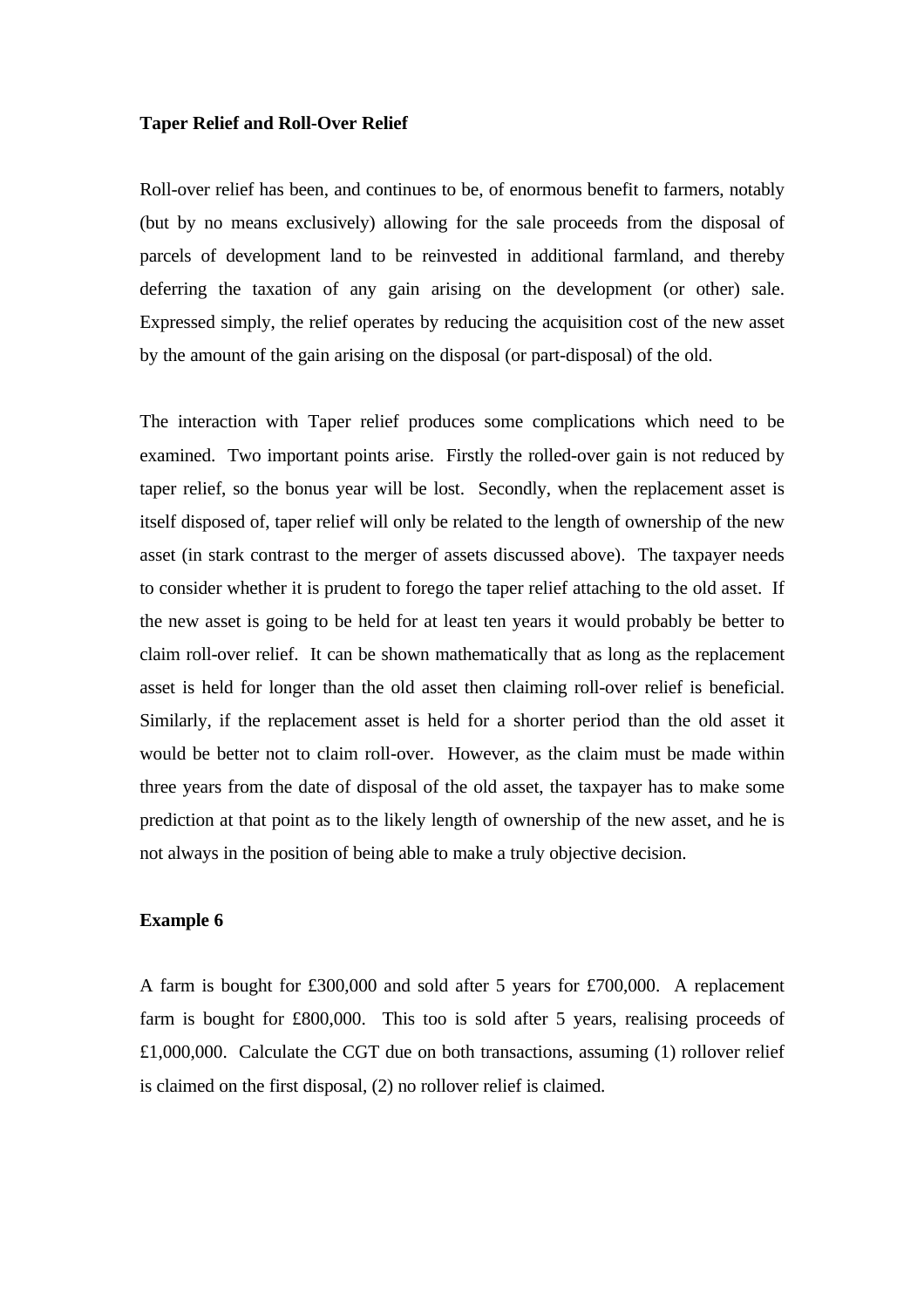# option 1: 'the rollover option'

| CGT @ 40%             |         | £           | 150,000 |
|-----------------------|---------|-------------|---------|
| gain                  |         | £ 375,000   |         |
| taper relief 37½%     |         | £ 225,000   |         |
| gain                  |         | £ $600,000$ |         |
| proceeds              |         | £ 1,000,000 |         |
| base value            |         | £ 400,000   |         |
| less rolled over gain |         | £ 400,000   |         |
| replacement cost      | $f_{-}$ | 800,000     |         |
|                       |         |             |         |
| gain rolled-over      | £       | 400,000     |         |
| less cost             | f       | 300,000     |         |
| proceeds              | £       | 700,000     |         |

# option 2: 'no rollover claim'

| CGT @ $40\%$      | 100,000<br>£ |
|-------------------|--------------|
| chargeable gain   | 250,000<br>£ |
| taper relief 37½% | 150,000<br>£ |
| gain              | 400,000<br>£ |
| less cost         | 300,000<br>£ |
| proceeds          | £ 700,000    |

| total CGT as before |              | £ $150,000$ |
|---------------------|--------------|-------------|
| CGT @ 40%           | 50,000<br>£  |             |
| gain                | 125,000<br>£ |             |
| taper relief 37½%   | £<br>75,000  |             |
| gain                | 200,000<br>£ |             |
| replacement cost    | £<br>800,000 |             |
| proceeds            | £ 1,000,000  |             |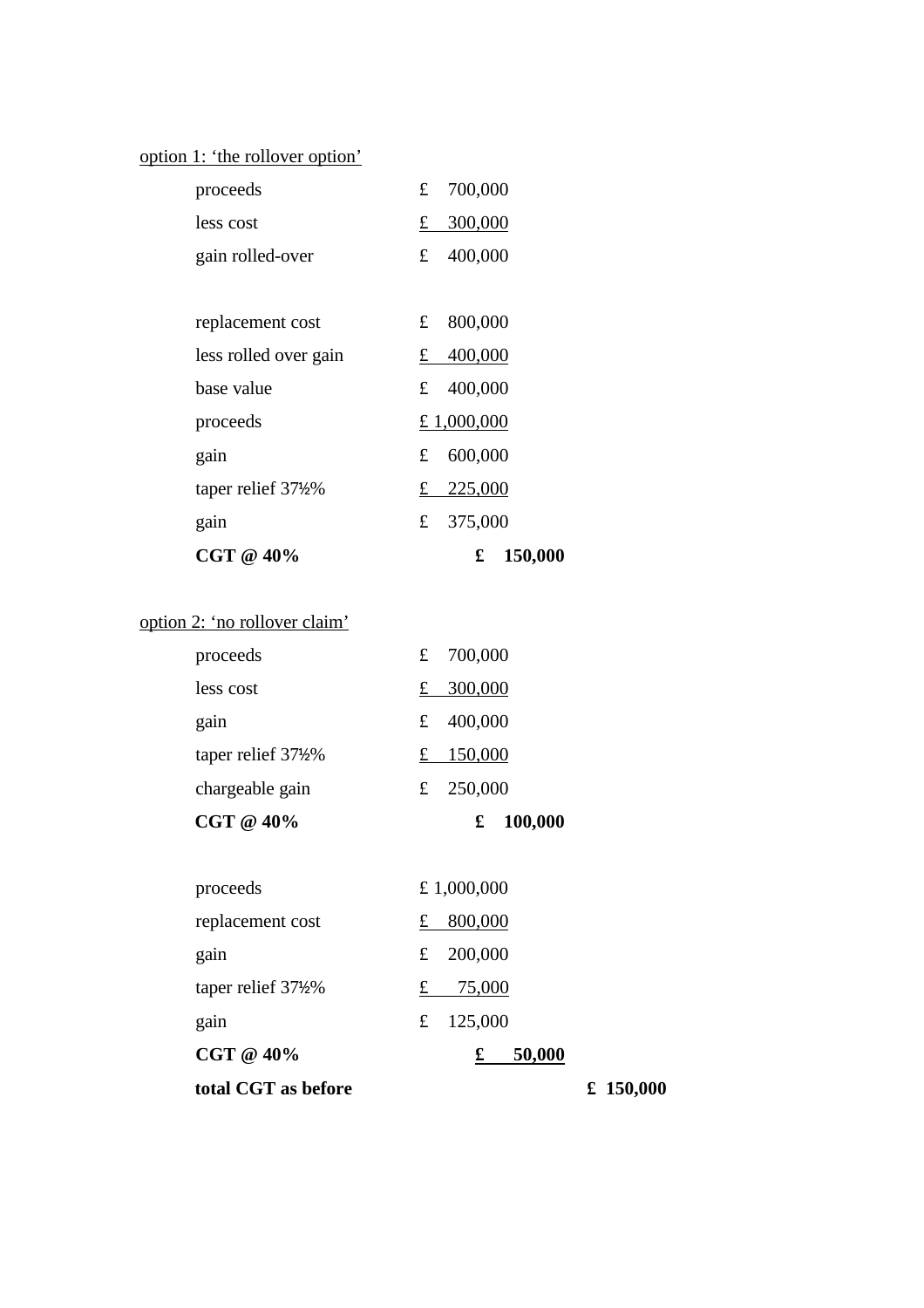On the face of it, as long as the two assets are kept for the same length of time, there is no relative advantage in either strategy. However, If the time value of money is taken into consideration, the future tax payments would need to be discounted to the present day to enable a true comparison to be undertaken. Clearly in that instance, Option 2 above would be the preferred strategy. ( $\text{\textsterling}150,000 \text{ x PV 5 years}$ , @ say 6% = £ 112,095)

# **Taper Relief and Retirement Relief**

Retirement from a business was one of the few actions that a taxpayer could utilise in order to enjoy complete relief from any gains arising from the disposal of assets (the others being emigration, and somewhat less attractively, death). In outline, 100% relief was afforded to gains up to £ 250,000, and 50% relief on further gains up to £1m. These thresholds were reduced pro rata where ownership of the asset was less than ten years. The relief only applied to assets used 'for the purposes of a trade'. For the tax year 1998/99 these rules remain unchanged, but retirement relief is to be progressively phased out over the subsequent four tax years, by reductions in the threshold figures, see table 2

| abie |  |
|------|--|
|      |  |

| Tax year | 100% threshold | 50% threshold |
|----------|----------------|---------------|
| 1998/99  | £ 250,000      | £1m           |
| 1999/00  | £ 200,000      | £800,000      |
| 2000/01  | £150,000       | £ 600,000     |
| 2002/03  | £100,000       | £400,000      |
| 2003/04  | £50,000        | £ 200,000     |
| 2004/05  | nil            | nil           |

The impact of replacing retirement relief with taper relief is harder to assess in general, as it will depend on the circumstances of the individual taxpayer, and the rate of growth in asset values. Consequently its relative effect is not uniform across all gains.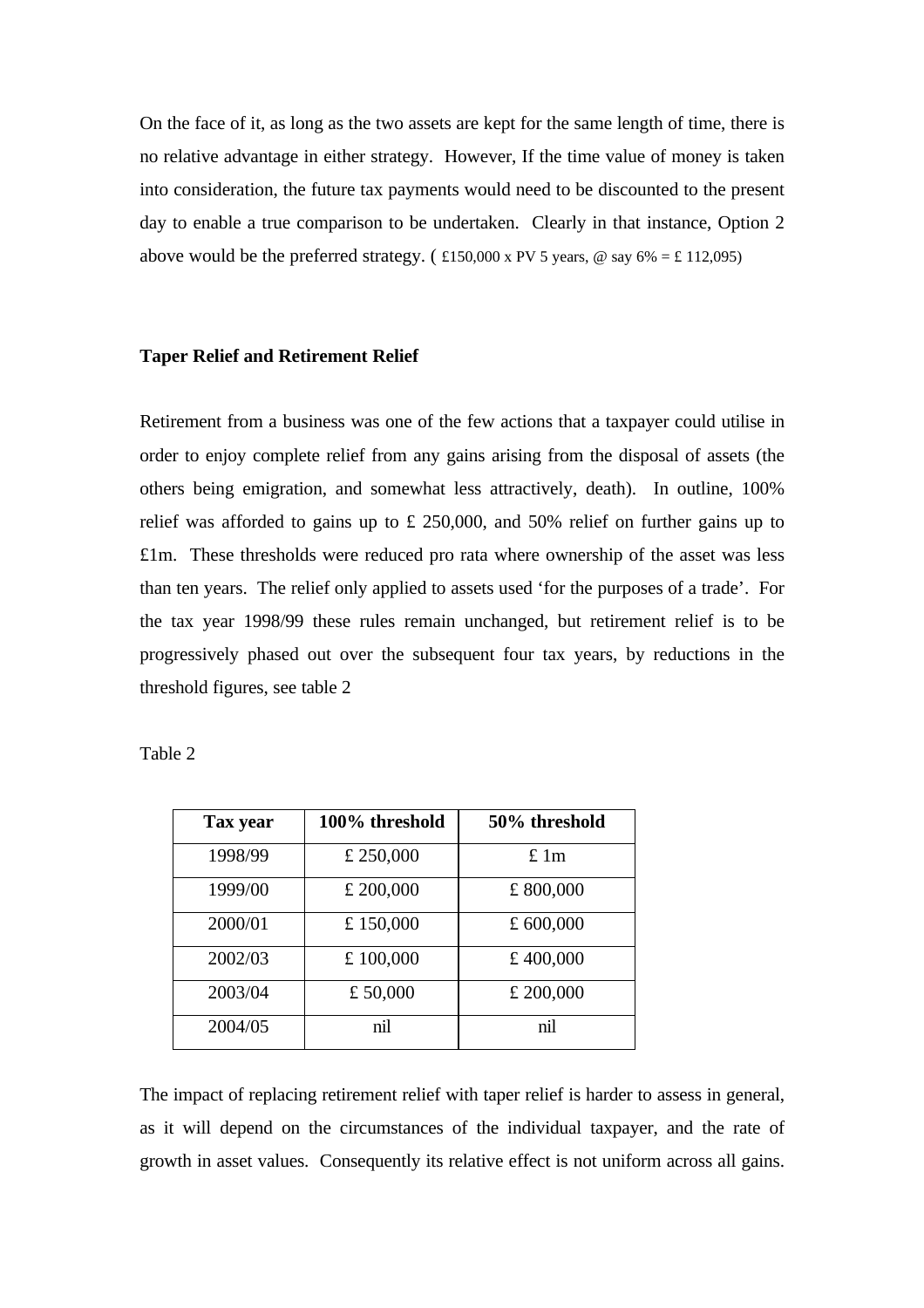There is also the somewhat academic consideration of whether indexation would have continued alongside retirement relief if the latter had not been replaced, making a direct comparism somewhat problematic. Maximum retirement relief (i.e. assuming ten years ownership) itself produced a sliding benefit, giving rise to effective rates of tax after relief varying from 0% (on gains up to £ 250,000) to 15% (at £1m) and tending towards 40% (on gains over £1m). At its maximum, Taper relief gives rise to a constant effective rate of 10%. Generally, taper relief is relatively more generous to taxpayers with large gains than retirement relief. Similarly it is less generous to those with small gains. The trade-off position occurs at gains of approximately £ 500,000.

Retirement relief was only available for business assets. No relief could be gained on the disposal of non-business assets on retirement. The lower rate of taper relief on non-business assets should more than compensate for lost indexation, so the retiring taxpayer disposing of non-business assets should be better off under the new regime. The situation is less straightforward during the four-year transition period.

# Transitional Period

The phasing in of taper relief, and the phasing out of retirement relief will not be evenly matched. This is due to two reasons. Firstly the timescales involved with the two reliefs are not the same; taper being introduced over ten years, retirement relief being lost over four. Secondly, the mechanics of each relief are completely different.

The order of applying the reliefs is critical. Where an asset qualifies for both taper relief and retirement relief, the Taper relief will apply to the gain after retirement relief:

There has been much discussion about the benefits or otherwise of the two regimes during the transition period. Perhaps more relevant to the farmland owner considering when to retire from the business is to assess whether there is an optimum date for making the disposal, particularly as retirement relief is obligatory. Intuitively one would expect that the optimum date for making a disposal will vary with the size of the disposal. (And, as we have already examined, with the expected rate of growth in the value of the asset). Eliminating asset growth from the calculation, and assuming the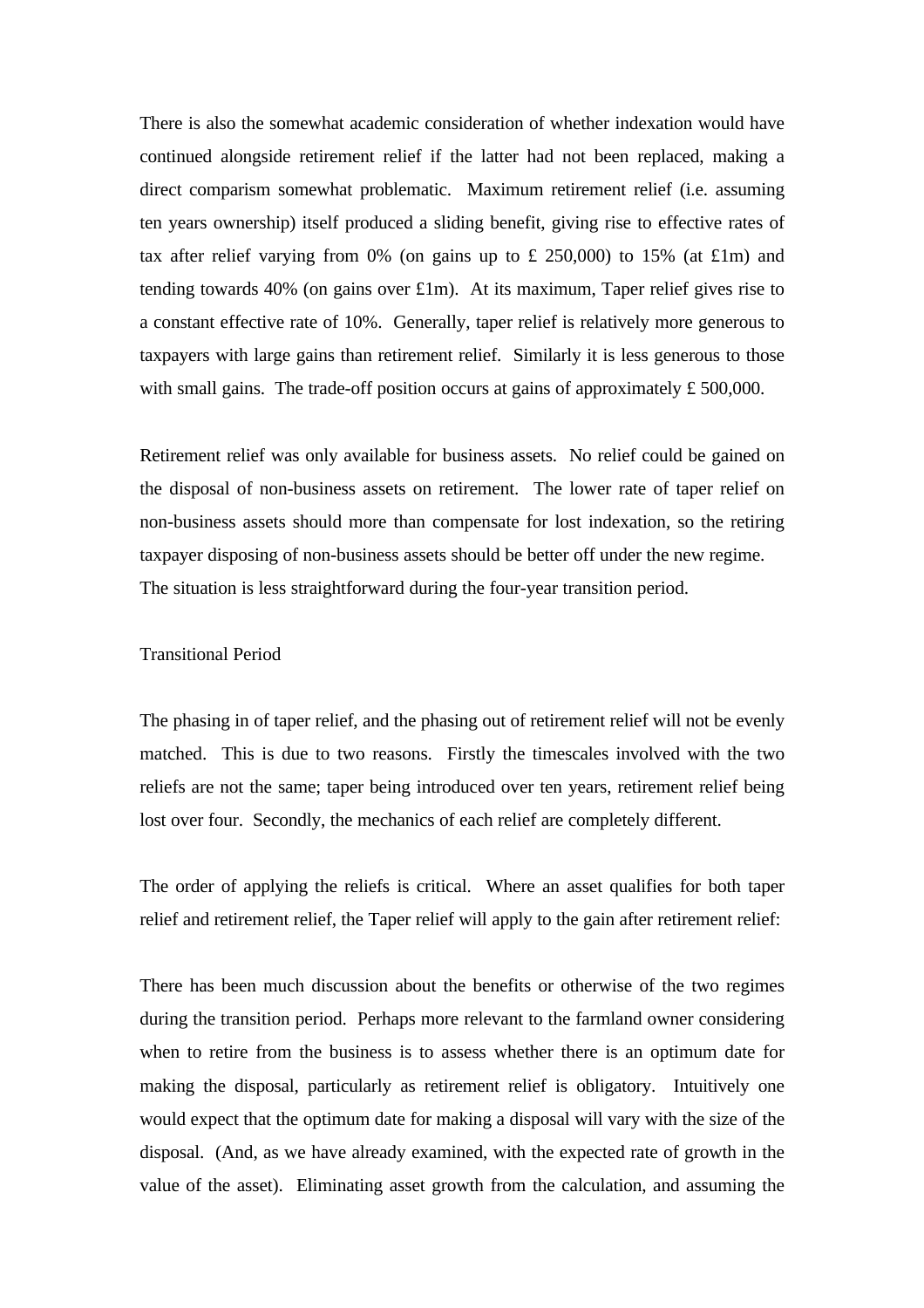taxpayer already qualifies for maximum retirement relief, the only variable is disposal gain. The optimum date for disposal will be when the effective rate of tax paid on the gain is lowest. For gains up to approximately  $\pounds$  500,000, the taxpayer would be advised to make his retirement disposal in the current tax year 1998/9. Failing this, he will be best advised to wait until at least 2007/08 when the effective rate settles at 10%. For gains of over £ 500,000 rates will be at their lowest (10%) from 2007/08. They will already exceed this in 1998/9 and will rise, peaking by 2003/04 before falling to 10% in 2007/08.

## **Conclusion**

Many practitioners had hoped that the new regime promised by Labour would make the calculation of CGT simpler, and that a new taper relief would allow gains to be written off completely after a number of years. Neither of these aspirations has been satisfied by the 1998 changes. However, despite the continuing requirement to account for assets individually, there are a number of ways that the new relief can be put to the taxpayer's advantage. Primarily, as long as inflation remains within or close to the government's target, taper relief will more than adequately compensate for the loss of indexation.

Where the taxpayer is considering whether to retire, careful calculations need to be undertaken to assess the optimum date, and steps can be taken to minimise CGT due. Where retirement is not an option for a number of years, the taxpayer will almost certainly be worse off than under the old rules, as 100% relief for 'small' gains will no longer be available. This will inevitably affect many farmer owner-occupiers on retirement, although the ability to create' false' losses and the more advantageous treatment of milk quota may go some way to mitigate the situation.

## **References**

Gunn, M. (1998) *A Beginner's guide to Taper Relief. Taxation* 142 (3661 et seq.) Tolleys. London